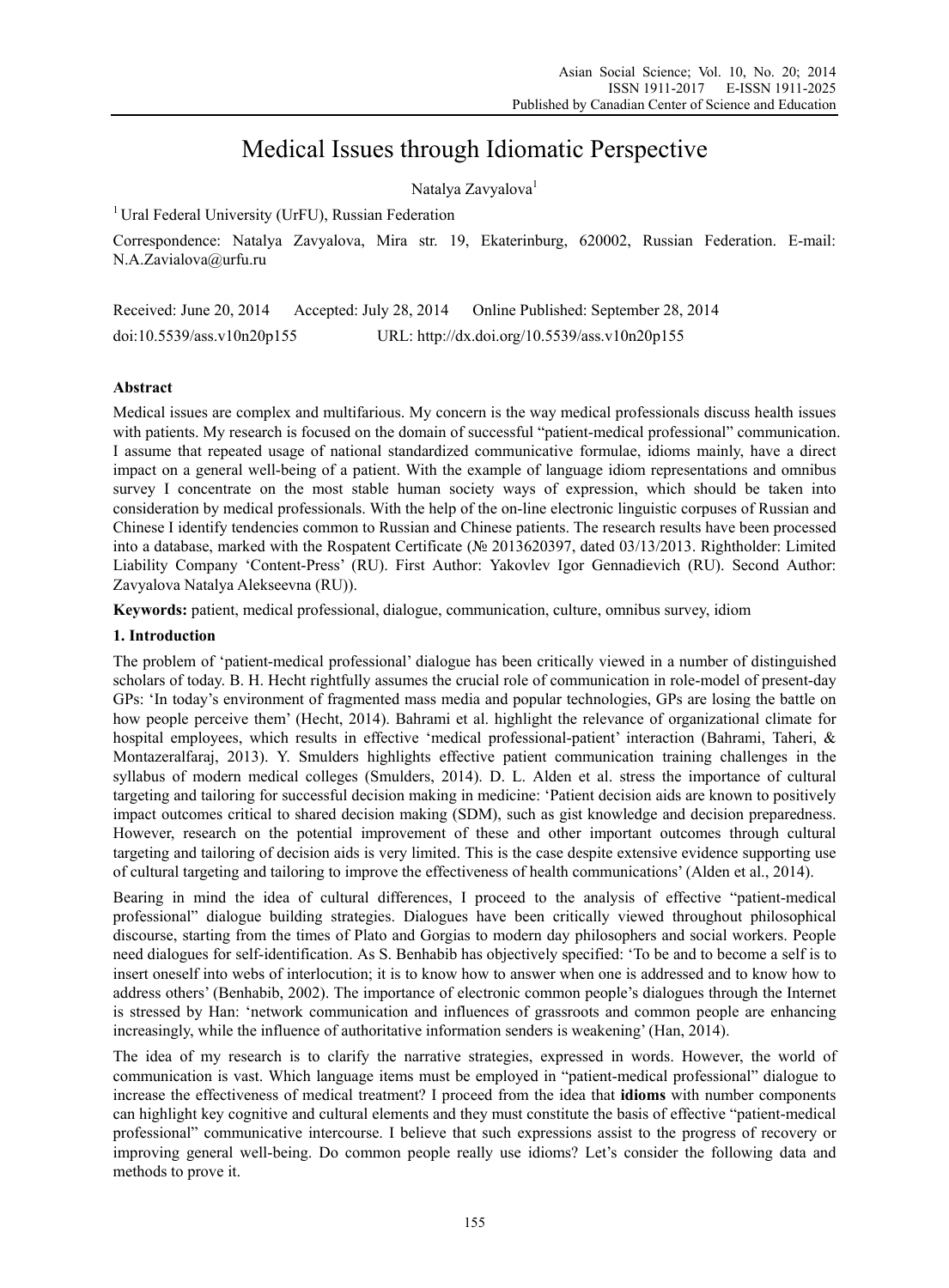# **2. Data and Methods**

**Stage 1.** To prove the fact that ordinary people use idioms in their day-to-day communication I conducted an omnibus survey in cooperation with 'Yuri Levada Analytical Center' (Yuri Levada Analytical Centre, 2014). Levada-center carries out nationwide polls in Russian Federation, which are based on a representative sample of 1600 people over 18 + from 130 sampling points across 45 regions of Russian Federation.

Our sample did not include the Chechen and Ingush Republics, as well as remote and sparsely populated region of the Far North (Nenets, Yamal-Nenets, Taimyr Autonomous Region, the Evenki Autonomous District, Kamchatka, Chukotka, Sakhalin Oblast). There were 9 Russian areas, totally excluded from consideration. The adult population in the excluded areas did not exceed 4%. Residents of small settlements with a population of less than 50 people (about 0.8% of the adult population of Russia), the military (about 0.8% of the adult population of Russia), the person in custody or detention during the investigation (about 0.8% of the adult population of Russia), as well as homeless people (up to 1.5% of the adult population of Russia) were not included to the survey.

In each federal district independently all the primary sampling units were divided into strata according to their population number:

The city of more than 1 million people;

The town numbering from 500 thousand to 1 million people;

The town numbering from 100 thousand to 500 thousand people;

Urban settlements of up to 100 thousand people;

Villages.

These 5 categories were further subdivided into smaller groups. Given the characteristics of population distribution in the regions we formed 36 strata. The total sample (1,600 respondents) was distributed proportionally among all strata of the adult population in each stratum. The number of primary sampling units was determined from the restrictions on the average number of respondents in the same town/rural area (7-13) respondents).

All cities with a population of over 1 million people were included in the sample as independent statistical objects. In each of the remaining strata we selected randomly from 1 to 10 respondents (depending on the number of respondents who came on the stratum) from urban and rural areas. Number of profiles attributable to stratum was divided between the selected cities and rural areas equally.

Total sample included 130 urban and rural areas. The selection of survey points was done according to the following algorithm. In urban areas we made simple random sampling of the number of polling stations, including all precincts of the locality. In rural areas we randomly conducted the selection of villages and towns from the general list of all the villages and towns of the area. The number of selected polling stations (villages/towns) in urban areas (rural areas) was determined from the restrictions on the average number of respondents in one survey point (5-9 respondents).

In each primary sampling point we selected from 1 to 10 respondents (depending on the number of respondents who came to the city/rural survey points). Number of profiles attributable to city/rural area was divided between the selected survey points equally. Total sample included 280 survey points.

The selection of households was done according to the following pattern. In the selection of households we used a random route method (we included every 17th household in areas with multi-storey buildings and each 5th household in areas with individual buildings).

The next stage concerned the selection of the respondents in the household. Respondents in the household were selected on a 'closest birthday' to 'to the control of sex and age and positive educational quotas'. Now let's discuss methods of survey and monitoring of interviewers. Research was conducted at the home of the respondent by personal interview.

For the control of interviewers we conducted:

Control roadmaps;

15% of the control sample of interviews was interviewed by phone or repeat visit;

20% of the respondents were interviewed by postal selective control (in cases where the checks by phone or re-visits were difficult to implement);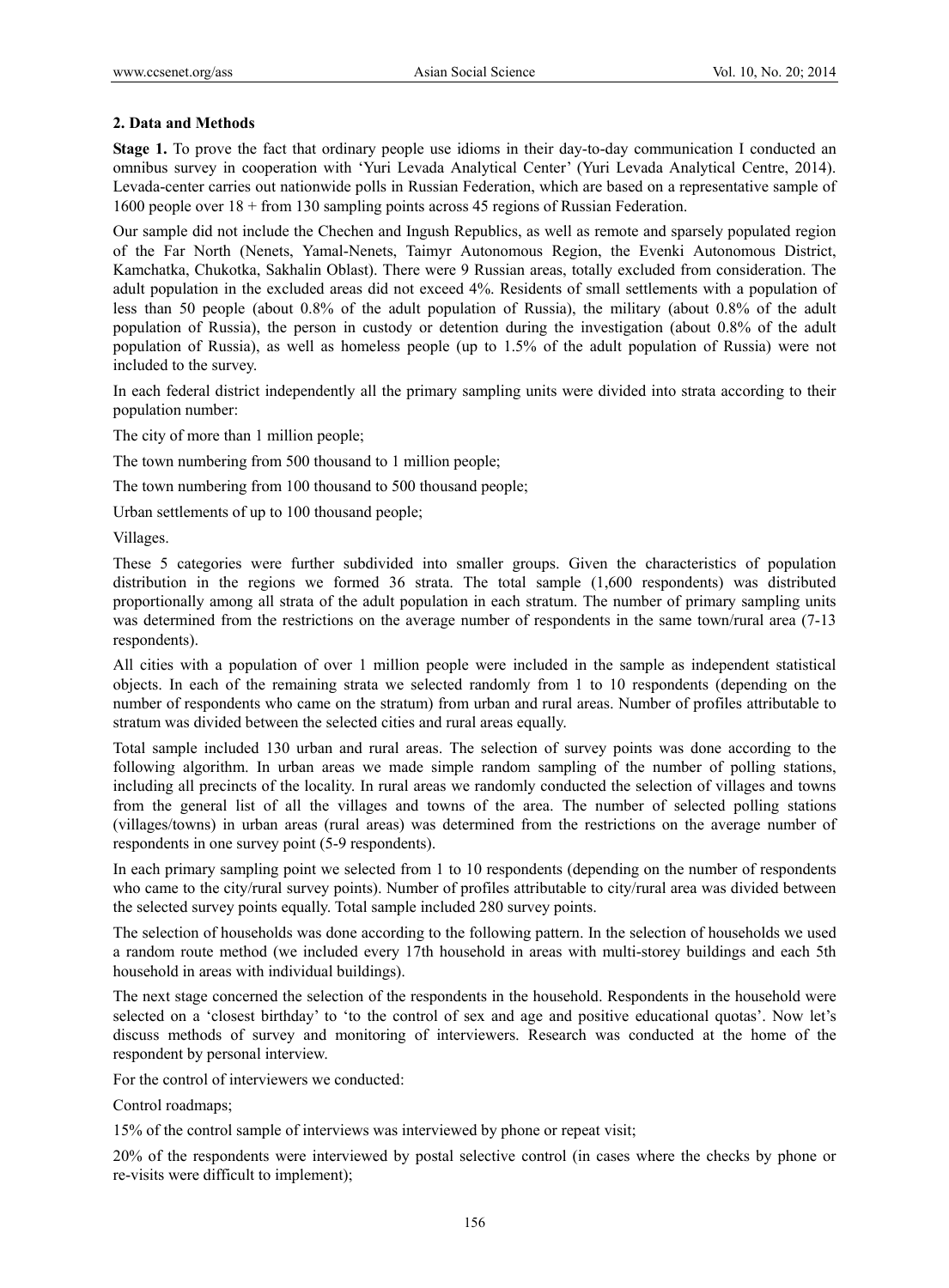We also included logical control data file using special computer programs.

Methods of data processing were as follows. The studies were coded, entered, cleaned out by random errors, omissions and inconsistencies, and we distributed our respondents by gender, age, education level, federal district, type of settlement, and according to the results of voting in the last national elections. The statistical error in the survey data used design sample does not exceed 3.4%.

Our central survey question was as follows: 'Do you use common routine expressions, quotations from films and public speeches of famous people, bad language set expressions in your day-to-day life'? All these terms are referred to the domain of idioms in Russian. Parallel to this question Levada-center obtained the information about the professional status of the respondents (see table 1 and figure 1).

Table 1. Omnibus survey results, obtained in February, 2014 in Russian Federation by Yuri Levada Analytical center

|          | <b>Total</b> | businessman | <b>CEO</b> | manager | military man | office worker | worker |
|----------|--------------|-------------|------------|---------|--------------|---------------|--------|
| Total    | 1603         | 58          | 74         | 277     | 26           | 192           | 388    |
| 1, yes   | 43,1         | 41.6        | 57,7       | 40.8    | 46.5         | 47.7          | 40,3   |
| $2$ , no | 56,8         | 58.4        | 42,3       | 59,2    | 53.5         | 52,3          | 59,4   |



Figure 1. Omnibus survey results, obtained in February, 2014, in Russian Federation by Yuri Levada Analytical center

The table and the graph testify to the fact that idioms are used by 43.1% of modern Russian population. It is interesting to note that CEOs more willingly accept their usage of idioms, which can be explained by the fact that they provide a lot of instructions and guidelines to their employees.

Although the results were obtained on the material of the Russian language, I assume that all world languages have repeated constructions, which are very popular among native speakers.

**Stage 2.** The next stage of my analysis was devoted to on-line language corpus information extraction. With the help of the on-line electronic linguistic corpuses (Chinese corpus (Corpus of the Internet and business Chinese), Russian corpus (National Corpus of the Russian language)), I've singled out word stereotypes, which I view as a core component of hidden national standards of communication. The Chinese corpus provides an opportunity to trace back two types of usage in modern Chinese: **the Internet frequency** and **business Chinese frequency**. Thus, each item is given with a double frequency index. My primary concern is the 'number' idioms which represent the signal system of a speaker. Other idiom groups have been discussed in my previous research (Zavyalova, 2013. Economy of Wealth: National Stereotypes in Idiomatic Representation), (Zavyalova, 2013. Socio-cultural acquisition through idiomatic representation), (Zavyalova, 2013. Idiomatic Frequencies as Indicators of Socio-Cultural Acquisition). The Russian corpus gives **the number of documents** and **entries** of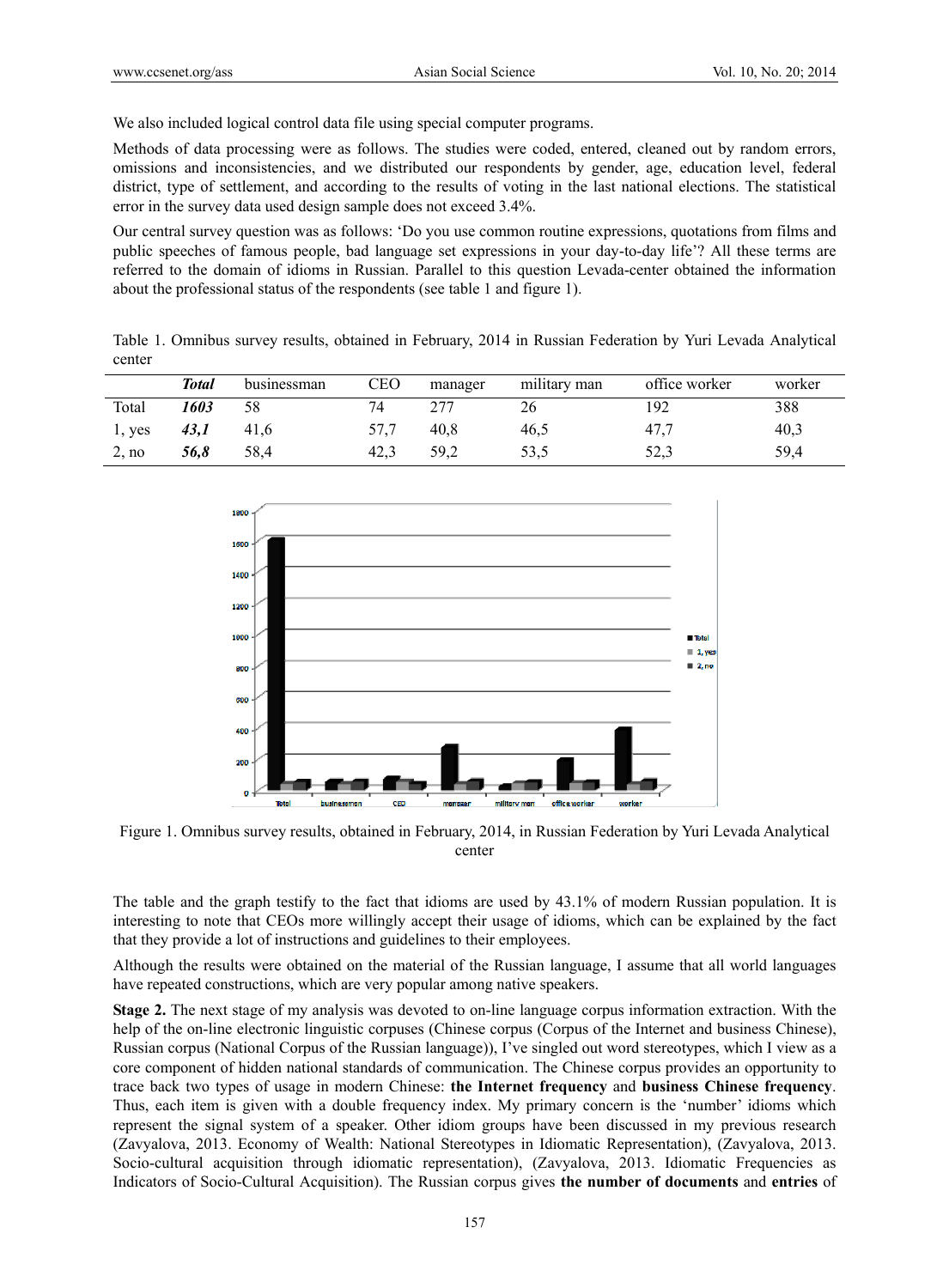Russian idioms. Each idiom is provided with the number of documents and the number of entries indexes. Operating with huge masses of information, stored in corpuses, offers a reliable ground for making conclusions. The most frequent idioms are the ones, preferred by nations' representatives. I stress the idea that one and the same health care issue, discussed by doctors with different numbers, can result in different attitudinal markers on patients' behalf.

#### **3. Results**

Chinese are well-known for their love for accurate calculations and numbers. Corpus analysis has demonstrated that Chinese idioms aggressively employ numbers to describe the universe. *Yī1 běn3 wàn4 lì4*-'one brings ten thousand'-big revenues after small investment [the Internet-80; business Chinese-80]. *Yī1 bù4 dēng1 tiān1*-'to reach the sky with one step'-have a meteoric rise [the Internet-102; business Chinese-69]. *Yī1 chén2 bù4 răn3*-'without a single grain of dust'-spotless, pristine [the Internet-529; business Chinese-146]. *Yī1 wŭ3 yī1 shí2*-'one, five, one, ten'-every last detail [the Internet-341; business Chinese-78]. *Sān1 sī1 ér2 xíng2*-'to think 3 times before a walking'-think twice, think before leap [the Internet-65; business Chinese-77]. *Bù4 sān1 bù4 sì4*-'neither 3, nor 4'-shady; neither one thing nor the other [the Internet-227; business Chinese-59]. *Dú2 yī1 wú2 èr4*-'to be the only one, without the second one'-unparalleled, unique [the Internet-615; business Chinese-669]. *Dī1 sān1 xià4 sì4*-'to be lower than 3, to be lower than 4'-to be servile [the Internet-152; business Chinese-45]. *Sān1 gù4 máo2 lú2*-'3 visits to the house of an aristocrat'-persistence [the Internet-74; business Chinese-43]. *Jiē1 èr4 lián2 sān1*-'to put together 2 and 3'-one after another [the Internet-607; business Chinese-588]. Many prominent scholars of today stress the importance of idioms in day-to-day socio-cultural interaction. "In Chinese lexical system Chinese idioms are a typical unit. As an individual type in the domain of idioms, most Chinese idioms have some unique qualities. One of the design features of most Chinese idioms on the dimension of form characteristics is the four-character form the Chinese lexicon provides an exact number of the characters in such a unit. According to the statistics given in Zhou (2004), up to 95.57% entries in Dictionary of Chinese Idioms are four characters. The uniformity in form regulates to a large extent some other linguistic characteristics of Chinese idioms, specifically phonological and semantic distribution. Compatible with the rhythmical arrangement and prosodic features represented by the two-plus-two syllables, a great number of Chinese idioms consist of double substructures, mostly parallel with each other (Sun, 1989). Branded with a distinct national style, Chinese idioms mirror the esthetic pursuit of symmetry deeply embedded in oriental thinking" (Zhang et al., 2013).

Now I proceed to discussing safeguard lines of "patient-medical professional" dialogue with Chinese patients through idiomatic perspective. First and foremost, one should stay away from the number 'four' in Chinese, because it is homonymous with the word 'death': *sì4* (four) vs. *sĭ3* (death). Ironically even in day-to-day situations Chinese prefer to stay away from this unfortunate number.

Eternity, skillfulness, vigor and talents are associated by the Chinese with number '8'. I highlight the significance of this number for medical treatment purposes. Why not use this number while discussing exercising or necessary medical routines with Chinese patients? Subconsciously they are sure to connect this number with vigor and general well-being. *Bā1 miàn4 líng2 lóng2*-'8 skillful features'-be a smooth operator, a perfect mixer [the Internet-118; business Chinese-56]. *Bā1 miàn4 wēi1 fēng1*-'8 features of power and impressiveness'-impressive, powerful [the Internet-25; business Chinese-16]. *Cái2 gāo1 bā1 dŏu3*-'a high talent of 8 *dŏu* (*dŏu3 is the* measurement of capacity, equal to 10 liters)'-a person of great talent [the Internet-75; business Chinese-24].

Other number pillars in communicating with Chinese patients are the number 'hundred' and 'thousand', meaning 'everybody/all', 'longevity', 'eternity'. Why not use it while discussing unpopular medical routines, stressing the idea that everybody is doing it? *Băi3 găn3 jiāo1 jí2*-'to be overwhelmed with 100 feelings'-to have mixed feelings [the Internet-440; business Chinese-193]. *Băi3 nián2 dà2 jì2*-'an event for 100 years'-a landmark event [the Internet-50; business Chinese-80]. *Băi3 zhàn4 băi3 shèng4-*'100 fights, 100 victories'-undefeatable [the Internet-122; business Chinese-49]. *Băi3 zhé2 bù4 náo2*-'100 breaks down, but never gives up'-indomitable [the Internet-197; business Chinese-240].

*Qiān1 fāng1 băi3 jì4*-'1000 methods, 100 ways'-do everything in one's power [the Internet-686; business Chinese-675]. *Qiān1 zăi3 yī1 shí2*-'one in a thousand-a very rare chance [the Internet-11; business Chinese-0]. *Gè4 yŏu3 qiān1 qiū1*-'everyone has his 1000 autumns (seasons)'-each one has its strong points [the Internet-267; business Chinese-240].

Large numbers in China are often associated with wealth. Such positive connotations are also very conducive to general well-being of patients, who associate wealth and wealth spending with Confucian rules of conduct. 'In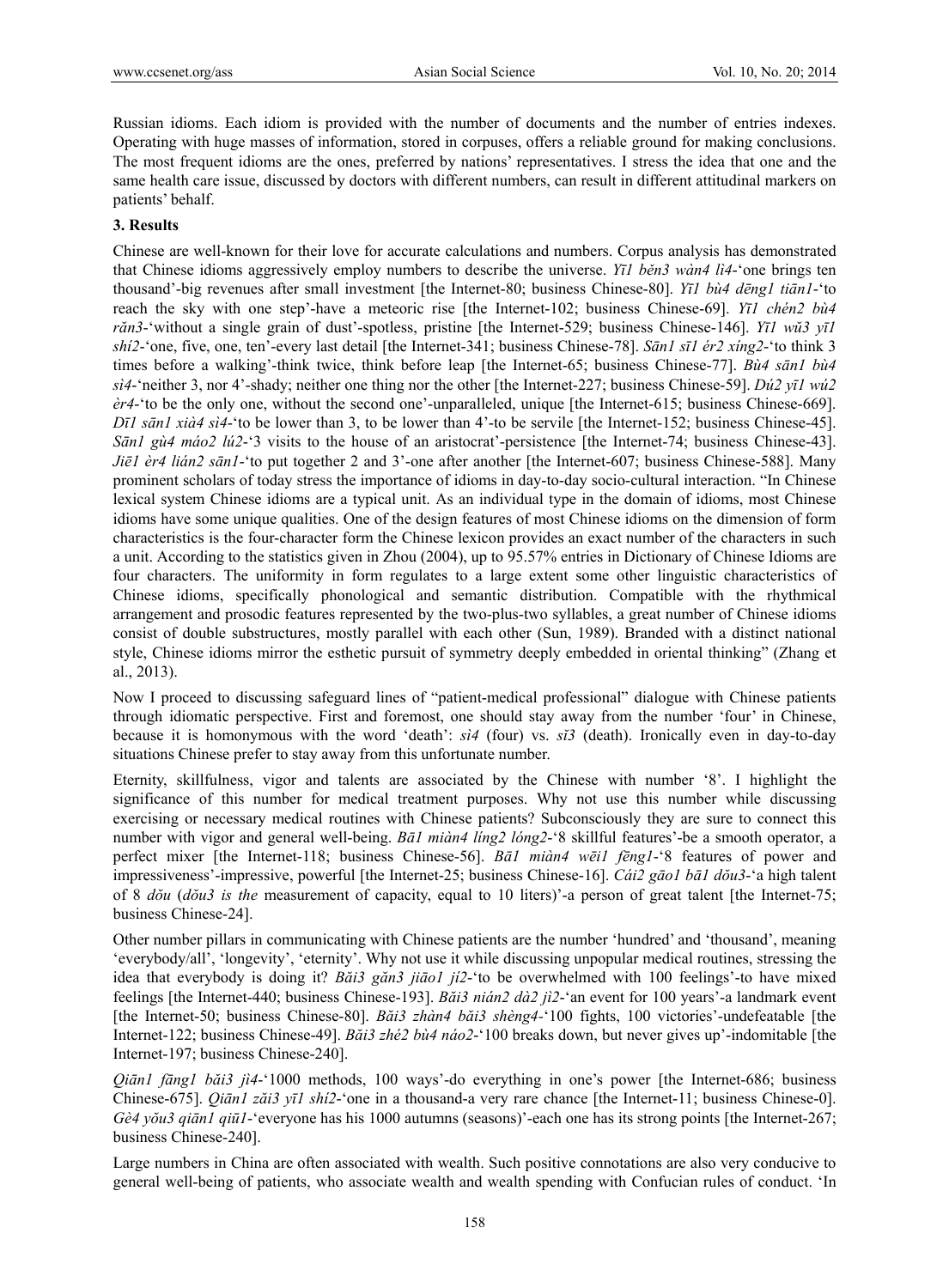China, some scholars have argued that luxury spending is socially beneficial to equalise wealth, under the assumption that the total endowment of resources is a fixed amount. This argument is not only consistent with Confucianism but also might point to another lesser known side of Confucianism that the luxury spending of the rich can be regarded as a wealth-transferring mechanism. Furthermore, luxury spending was encouraged for purposes of enjoyment; it did not involve the consideration of power and protection. This is in sharp contrast to the extravagance of the European nobility; their intention was to maintain a hierarchical structure …'the rich's luxury spending is regarded as a wealth-transferring mechanism, which is 'just like gambling in a room, the money does not flow out but circulates among the players' (Peng & Chang, 2012).

Russian number stereotypes are of religious nature. All positive connotations are connected with the number "7". *To measure seven times, to cut one time-*to test something accurately before making the final decision [28 documents, 30 entries]. *Seven Simons*-a group of seven brave people [1 document, 1 entry]. *Onions cure seven diseases*-onions are very good for one's health [2 documents, 3 entries]. *Beyond seven seas-*very far [6 documents, 6 entries].

Russian folklore criticizes the idea of doing something alone. Thus, the number "1" must be avoided by medical professionals not to create the idea of loneliness to their patients. *One is not a fighter in the field-*to win a victory people must act in groups [60 documents, 65 entries]. *One head is good, but two heads are better!-*two people can develop a smarter decision that one person [16 documents, 19 entries].

#### **4. Discussion**

From the point of view of psychiatry idioms are viewed as emotional units, analyzed by left and right hemispheres in a pattern, similar to all nations. "Emotional words trigger activation in other areas of the LH, such as the amygdala, orbitofrontal cortex, and posterior cingulate gyrus, as well. These regions have been claimed to be part of the limbic system (see Figure 2), which plays a key role in emotion processing" (Abbassi, Kahlaoui, Wilson, & Joanette, 2011). "The data from a large body of research based on behavioral, electrophysiological, and neuroimaging methodologies appear to converge in indicating that both hemispheres are involved in the processing of words with emotional meaning, albeit in different, and probably complementary, ways." (Ibid., 373).



# **The Limbic System**

From Figure 3 we get a critical vision of numbers as significant elements of human-beings' lives, according to Serelex system of semantic proximity (Panchenko et al., 2013). Patients need numbers to describe their date of birth, security numbers and account numbers. Numbers directly relate to names, addresses and personal details. Besides this factual information there is much scope for implicit messages, hidden in numbers in the form of national stereotypes. According to D. L. Hamilton "The basis for all stereotyping is the differential perception of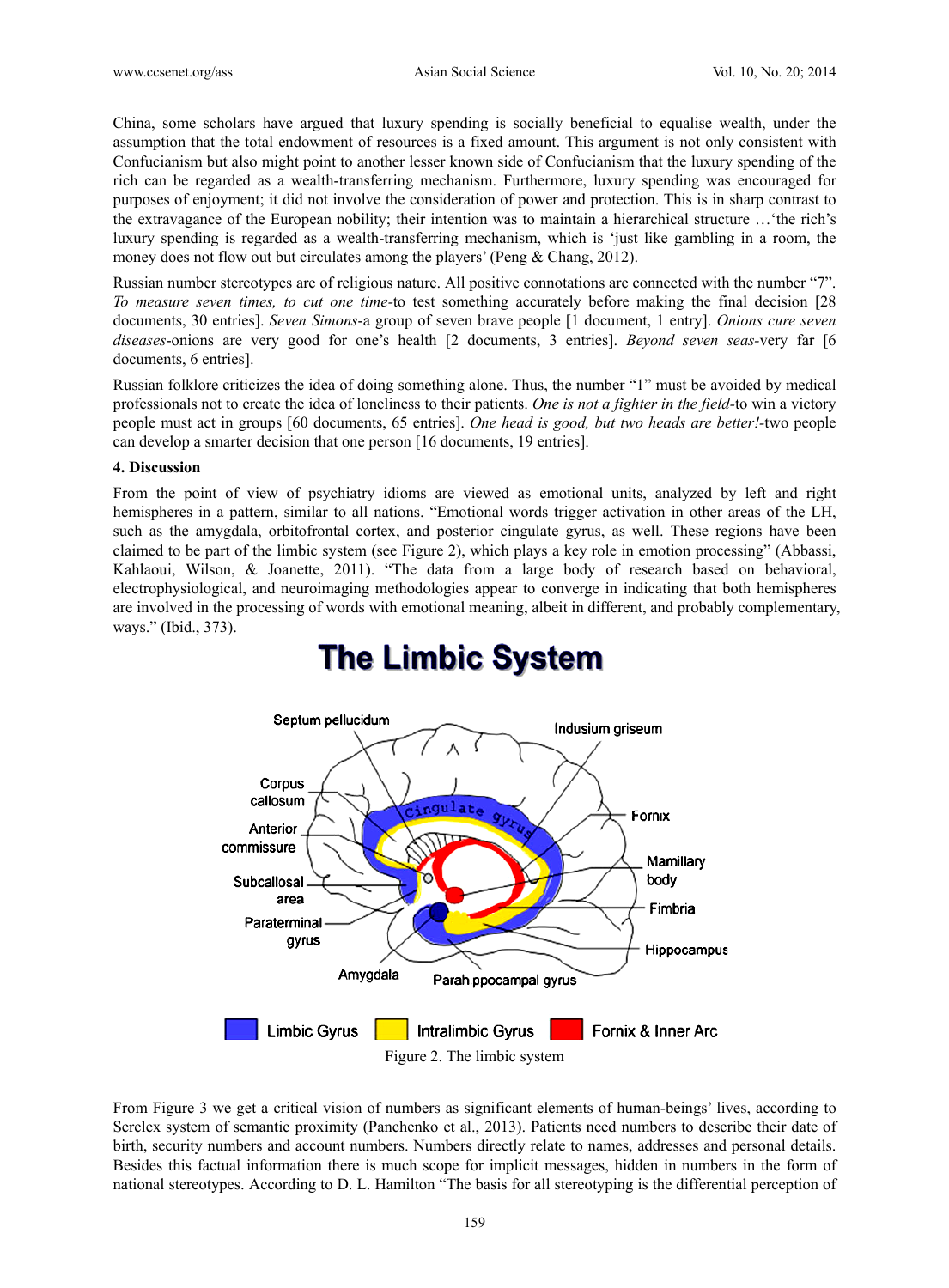groups. Without such differentiation between groups, stereotyping cannot occur" (Hamilton & Troiler, 1984). J.Wilson stresses that stereotypes "… have been shown to be remarkably resilient to change" (Wilson, 2006).



Figure 3. Serelex graph for the word 'number'

Now I proceed to the analyses of common structural features of idioms. As any information system the system of language can be described in terms of mathematical laws. I argue the axiom, supported by many scholars, that the system of language must be analyzed exclusively in linguistic terms. My central idea is that idioms and communicative formulae, as part of psycholinguistic system as such, should be analyzed within the framework of the principle of information maximum. This idea firstly appeared in the works by Shannon (Shannon et al., 1963) and later it was developed by Soviet and Russian scholars (Golytsin & Petrov, 2005): "the system tries to find such response *y*, which enables the maximum of useful information about the given stimuli  $x'$ .

$$
L (X,Y) = H (Y)-H (Y/X)-B R (X,Y) \rightarrow max
$$
 (1)

where H (Y)-the entropy of the system's conditions, H (Y/X)-the entropy of the system's mistakes and its reactions to outer stimuli, R (X,Y)-the average consumption of the system's resource in Y condition within all X environmental conditions, and  $\beta$ -the indicator of the system's deficit ( $\beta$ =0, when the system has an unlimited energy resource,  $\mu$   $\beta$ =1 when the system has a very big energy deficit)" (Ibid.).

According to the described above principle, all informational systems develop within 3 main strategies:



Figure 4. The principle of information maximum by Golytsin, Petrov

**Expansion** is realized through new varieties and numbers of environmental conditions, in which the analyzed system can exist. This tendency is sometimes called 'searching behavior' tendency H (Y). While **idealization** is concentrated on the tendency to minimize the system's mistakes entropy, idealization is sometimes known as the 'conservative behavior' tendency H  $(Y/X)$ . It is achieved mainly through the repetition of the best variants. Why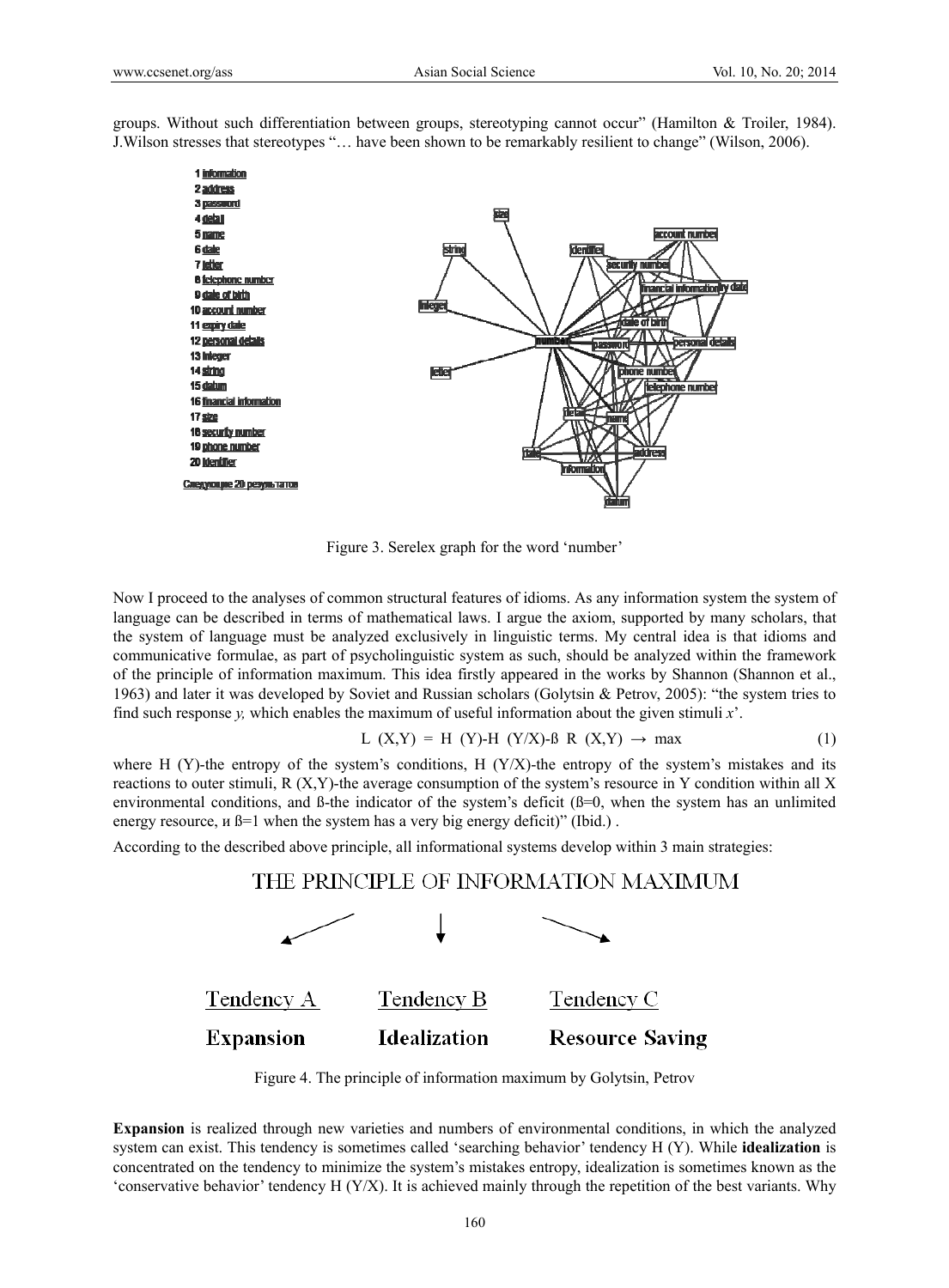certain idioms are more frequent than others? Due to idealization strategy some idioms are selected by native speakers and repeated more frequently. I consider idiom frequencies as indicators of idealization strategy. Corpus analysis provides reliable data to analyze these indicators. **Resource saving** is realized in 2 possible ways: 1) minimizing the resource spent R  $(X, Y; 2)$  minimizing the indicator of the system's deficit  $\beta$  by means of resource growth. Each phraseology system develops such resource saving strategies as repetition, parallelism and borrowings from other languages, as well as some individual strategies, which are analyzed separately for each language.

Expansion, idealization and resource saving strategies in Chinese are realized on the principles of employing such numbers as 'hundred' and 'thousand', since they are the most frequent numbers in Chinese lexical system. Russian lexical system's expansion, idealization and resource saving strategies are centered around such numbers as 'seven' and 'three'.

The result of my omnibus survey, as well as the description of idiom frequencies and the analysis of expansion, idealization and resource saving strategies prove the fact that idioms are commonly used by people and patients all around the world. Thus, modern medicine has to take into consideration these communicative formulae. Besides, it is possible to target cultural stereotypes while analyzing idioms to identify national taboos, which work subconsciously within cognitive structures of national representatives.

### **5. Conclusion**

Modern communication relies heavily on cultural targeting and tailoring. My central idea is that modern medicine must follow this practice, implementing science data, obtained from corpus studies. Successful communicative formulae with numbers 'eight', 'hundred' and 'thousand' are sure to boost general well-being, vigor and vitality of Chinese patients. One should also bear in mind the fact, that 'hundred' and 'thousand' in China develops deep religious implications, based on Confucian concepts of wealth and wealth-spending. However, in Russian culture the number 'one' creates the idea of loneliness; the number 'seven' roots from religious background of traditional Russian church.

The results of the analyses stress two fundamental outcomes: 1) common psycholinguistic and neurolinguistic mechanisms of idiom comprehension by two hemispheres (right and left), which can be deducted from common brain function mechanisms; 2) common mechanisms of expansion, idealization and resource saving. My research has demonstrated that it is possible to carry out the research of idioms along the lines of information theory.

My study is limited to Russian and Chinese. But I assume that the same practice is applicable to patients of other origins, as well, since every culture has repeated communicative structures. The results of my survey are applicable at 2 levels. At theoretical level I developed a new approach to targeting patients' cultural background. In practice this results in the creation of a more positive psychological atmosphere for patients during medical treatment. The process of cultural identification is hard and bound with countless obstacles: 'To the extent that cultural identification anchors the self-system and implicates a wide range of psychological processes, a perception of cultural identification may facilitate social understanding. As such, cultural identification may be actively discerned in social interactions. Among a group of friends, a perception of cultural identification would be relatively straightforward through intimate knowledge of one another. One intriguing question is whether people with no knowledge of one another are able to discern others' cultural identification' (Hamamura et al., 2013).

In practice the results of this study can be implemented in a special medical **socio-cultural dictionary**, where the most frequent idioms are given as social stereotypes and the most powerful symbolic tools of influence and manipulation. The practical implications of my study lie within the domain of social influence area, driven by communicative idiomatic stereotypes and the problem of meaning in sociology (see Berezin, 2014). The theoretical value of this research is the expansion of idiom status, whose role for the society analysis has been minimized to purely linguistic phenomena. I proceed from the idea that idioms are social in nature. Thus, their careful analysis adds to the profound understanding of social life.

Since language governs our mindset and intelligence I conclude that it has a direct impact on our health system. Understanding of cognitive mechanisms behind national intelligences is of vital importance. Psychologists define intelligence in many ways. I entirely support the propositions provided by Mark M. Lowenthal in his article 'A Disputation on Intelligence Reform and Analysis: My 18 Theses'. His main idea, relevant to this article is as follows: 'The core function of intelligence analysis is the ability to think interesting thoughts, to see beyond the apparent facts, to bring to bear expertise, and to write the results in a clear and compelling fashion' (Lowenthal, 2013).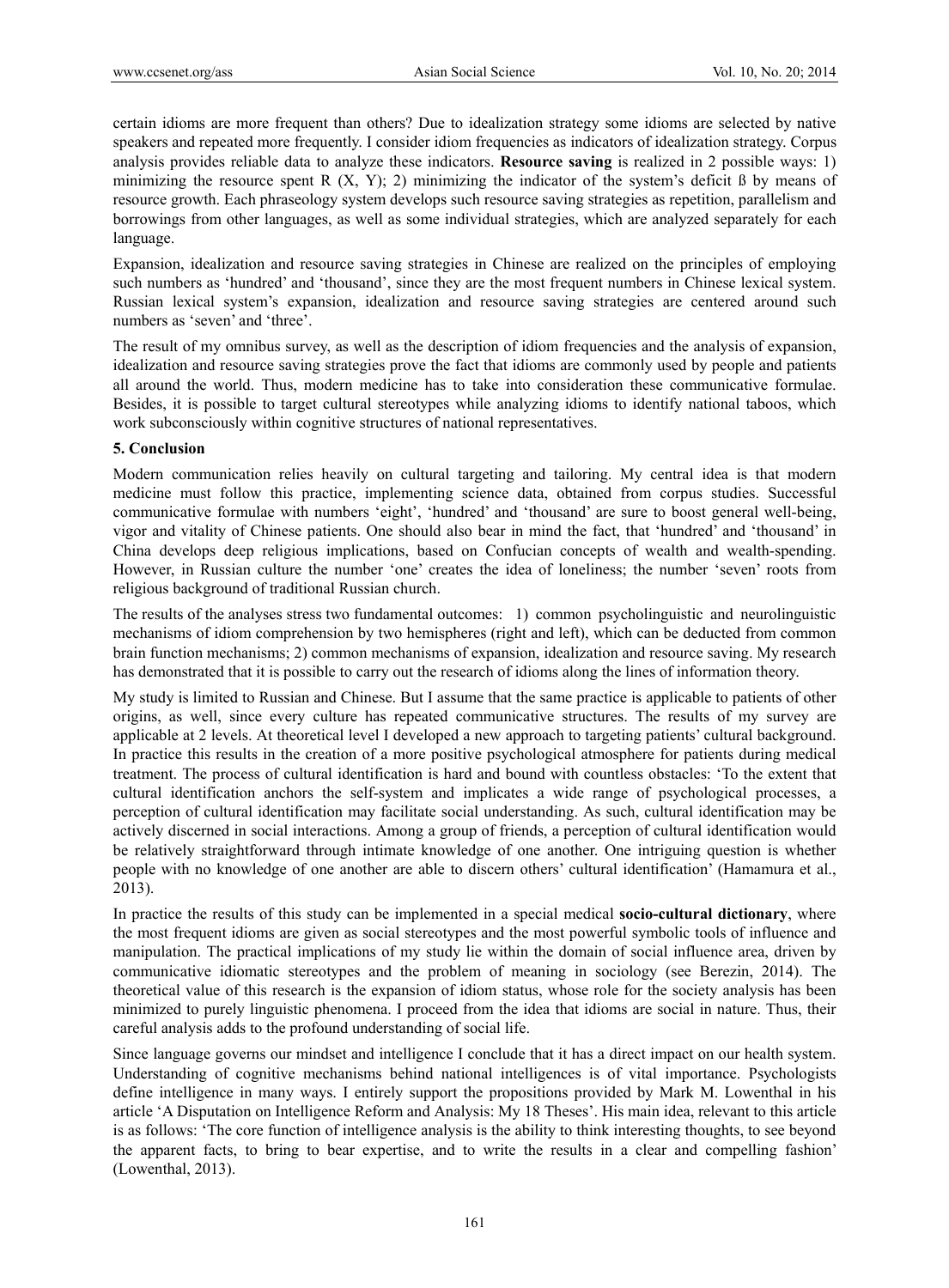The atmosphere of constructive dialogue, based on culture awareness, is sure to support recovery of a patient, creating comfortable psychological environment and positive symbols.

#### **References**

- Abbassi, E., Kahlaoui, K., Wilson, M. A., & Joanette, Y. (2011). Processing the emotions in words: The complementary contributions of the left and right hemispheres. *Cognitive, Affective and Behavioral Neuroscience, 11*(3), 372-385. http://dx.doi.org/10.3758/s13415-011-0034-1
- Alden, D. L. A., Friend, J. B., Schapira, M. C., & Stiggelbout, A. D. (2014). Cultural targeting and tailoring of shared decision making technology: A theoretical framework for improving the effectiveness of patient decision aids in culturally diverse groups. *Social Science and Medicine, 105*, 1-8. http://dx.doi.org/10.1016/j. socscimed.2014.01.002
- Amin, B. M., Ghasem, T., Razieh, M., & Tafti, A. D. (2013). The Relationship between Organizational Climate and Psychological Well-Being of Hospital Employees. *World Journal of Medical Sciences, 9*(1), 61-67.
- Benhabib, S. (2002). *The Claims of Culture: Equality and Diversity in the Global Era* (p. 15). Princeton University Press.
- Berezin, M. (2014). How Do We Know What We Mean? Epistemological Dilemmas in Cultural Sociology. *Qualitative Sociology.* Springer Science + Business Media New York, 2014. http://dx.doi.org/10.1007 /s11133-014-9276-x
- Corpus of the Internet and business Chinese. (2014). Retrieved February 10, 2014, from http://corpus.leeds. ac.uk/query-zh.html/
- Golytsin, G. A., & Petrov, V. M. (2005). Social and Cultural Dynamics: Long-term Tendencies (Information Approach) (pp. 24-27). Moscow: KomKniga (in Russian).
- Hamilton, D. L., & Troiler, T. K. (1986). Stereotypes and stereotyping: An overview of the cognitive approach. In J. Dovidio, & S. Gaertner (Eds.), *Prejudice, discrimination, and racism* (p. 134). Academic Press, Orlando.
- Han, R. H. (2014). Commercialization of Chinese Youth Network Subculture and Its Social Effects. *Asian Social Science, 10*(9). http://dx.doi.org/10.5539/ass.v10n9p234
- Hecht, B. H. (2014). The image of general practice: The revolution begins. *British Journal of General Practice, 64*(621), 190. http://dx.doi.org/10.3399/bjgp14X677897
- Lowenthal, M. M. (2013). A Disputation on Intelligence Reform and Analysis: My 18 Theses. *International Journal Intelligence and Counter Intelligence, 26*, 31-37. http://dx.doi.org/10.1080/08850607.2013.732435
- National Corpus of the Russian language. (2014). Retrieved February 10, 2014, from http://www.ruscorpora.ru/
- Panchenko, A. A., Romanov, P. B., Morozova, O. A., Naets, H. A., Philippovich, A. B., Romanov, A. B., & Fairon, C. A. (2013). *Lecture notes in computer science (including subseries lecture notes in artificial intelligence and lecture notes in bioinformatics)*. 7814 LNCS: 837-840. 35th European Conference on Information Retrieval, ECIR 2013; Moscow; Russian Federation; 24 March 2013 through 27 March 2013; Code 96205.
- Peng, H. P., & Chang, M. C. (2012). The foundations of Chinese attitudes towards advocating luxury spending. *European Journal of the History of Economic Thought, 19*(5), 691-708. http://dx.doi.org/10.1080/09672567. 2010.540342
- Shannon, C. E., & Weaver, W. (1963). *The Mathematical Theory of Communication* (pp. 20-80). University of Illinois Press.
- Smulders, Y. (2014). Training for Effective Patient Communication. *JAMA, 311*(13), 1355. http://dx.doi.org/10. 1001/jama.2014.1757
- Sun, W. Z. (1989). A study on Chinese idioms (hanyu shuyuxue) (p. 77). Jilin: Jilin Education Press (in Chinese).
- Takeshi, H., & Wai, L. L. M. (2012). Discerning Cultural Identification from a Thinly Sliced Behavioral Sample. *Personality and Social Psychology Bulletin, 38*(12), 1697-1706. http://dx.doi.org/10.1177/01461672124 59362
- Wilson, J. (2006). 'Unpacking' the OE: An exploration of New Zealand 'overseas experience' (p. 134). Lincoln University, Lincoln.